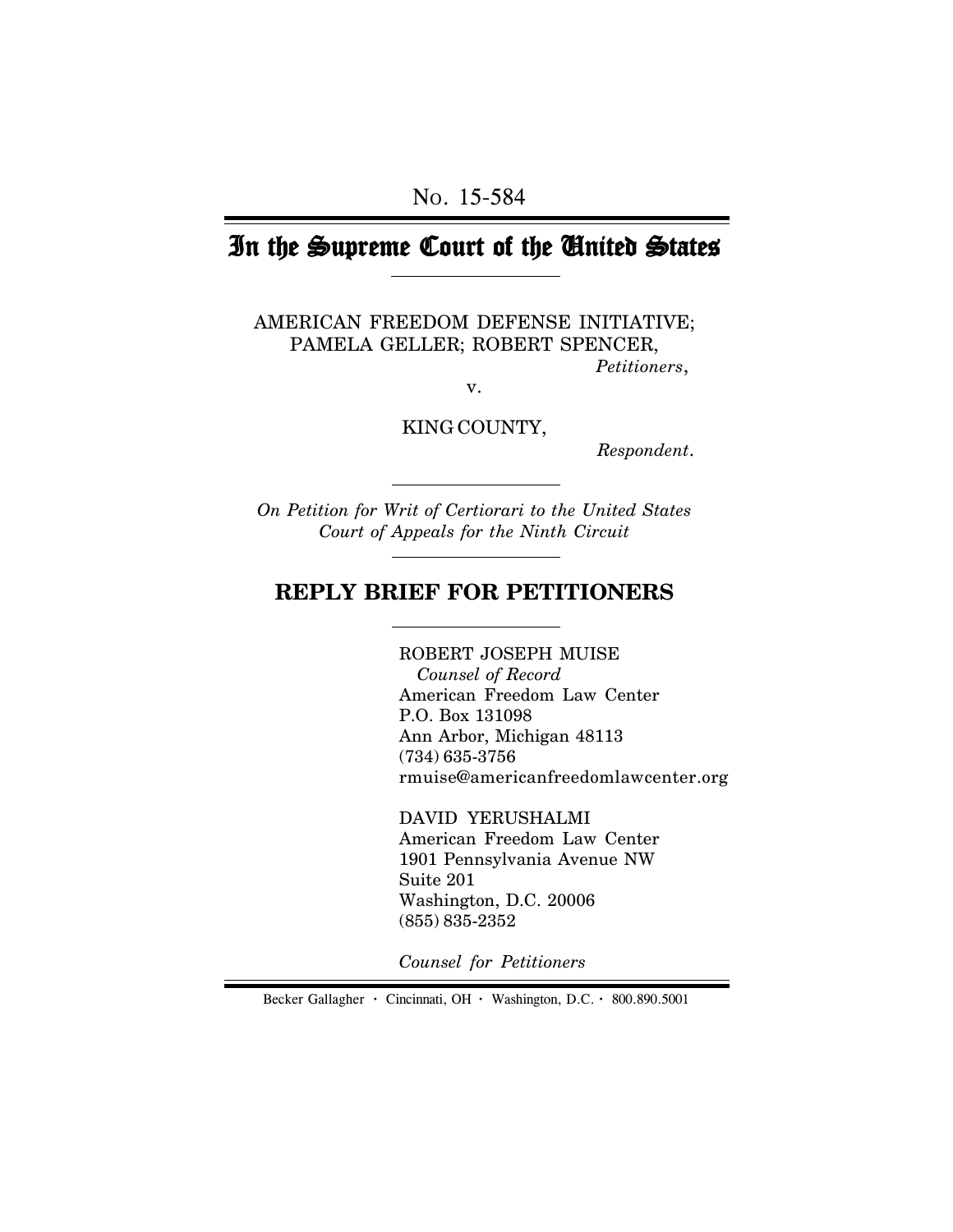# **TABLE OF CONTENTS**

|                   | TABLE OF AUTHORITIES  ii                                                                                                      |
|-------------------|-------------------------------------------------------------------------------------------------------------------------------|
|                   |                                                                                                                               |
| Ι.                | The Circuit Split on the Forum Question Is                                                                                    |
| H.                | There Are No First Amendment Exceptions<br>for Government Transit Authorities  5                                              |
| HL.               | The County Is Mistaken; the Loss of First<br>Amendment Freedoms Is Irreparable Harm<br>as a Matter of Well-Established Law  8 |
| <b>CONCLUSION</b> |                                                                                                                               |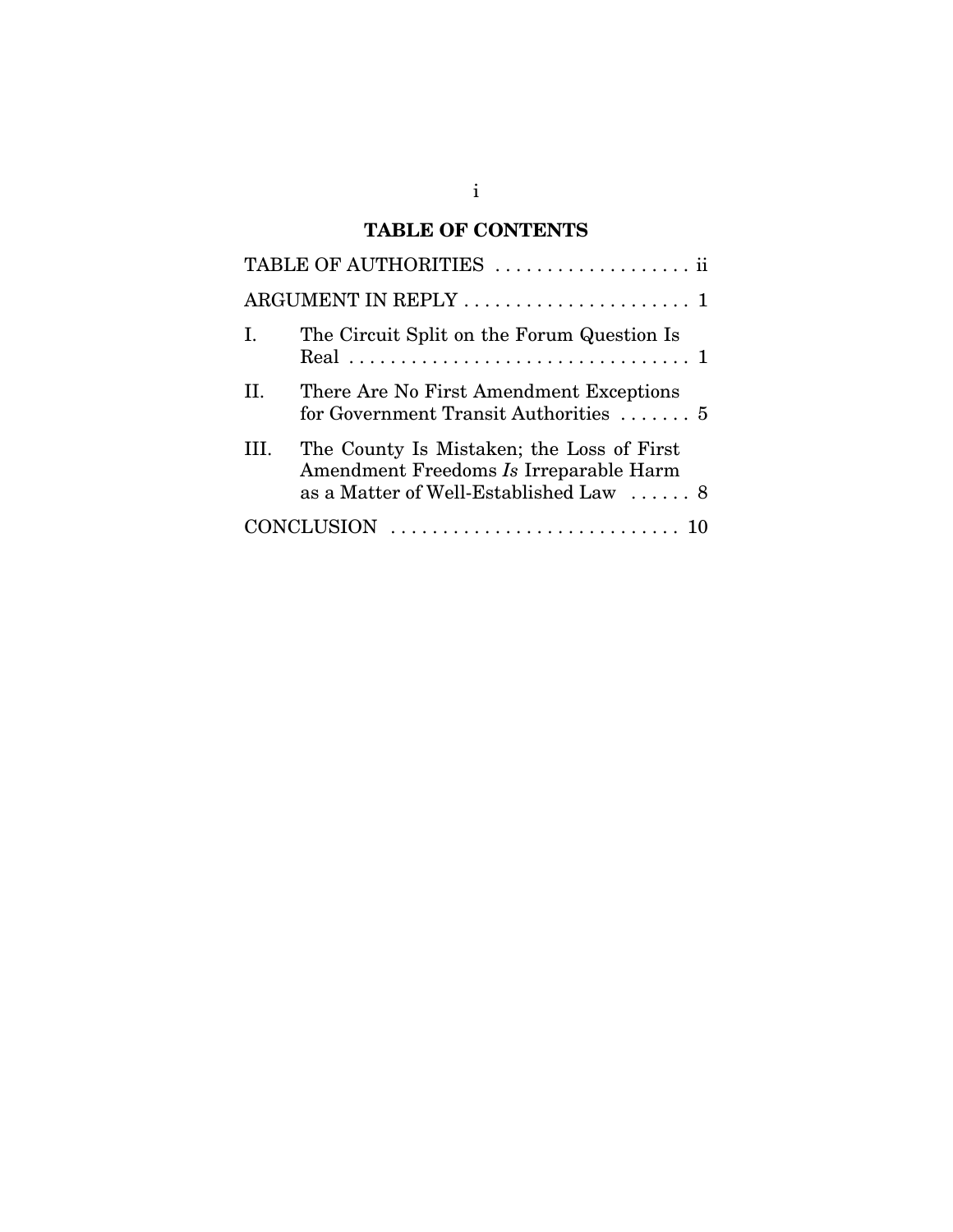# **TABLE OF AUTHORITIES**

## **CASES**

| Air Line Pilots Ass'n, Int'l v. Dep't of Aviation,                                                                   |
|----------------------------------------------------------------------------------------------------------------------|
| Am. Freedom Def. Initiative v. Mass. Bay Transp.<br>Author.,                                                         |
| $781 \text{ F.}3d \text{ }571 \text{ } (\text{1st Cir. } 2015) \text{ } \dots \dots \dots \dots \dots \dots \dots 2$ |
| Brown v. Cal. Dep't of Transp.,                                                                                      |
| Carey v. Brown,                                                                                                      |
| Children of the Rosary v. City of Phoenix,                                                                           |
| Christ's Bride Ministries, Inc. v. Se. Pa. Transp.                                                                   |
| Auth.,                                                                                                               |
| Connick v. Myers,                                                                                                    |
| Cornelius v. NAACP Legal Def. & Educ. Fund,                                                                          |
| Elrod v. Burns,                                                                                                      |
| Grace Bible Fellowship, Inc. v. Maine Sch. Admin.                                                                    |
| Dist. No. $5$ ,                                                                                                      |
| Lebron v. Nat'l R.R. Passenger Corp. (Amtrak),                                                                       |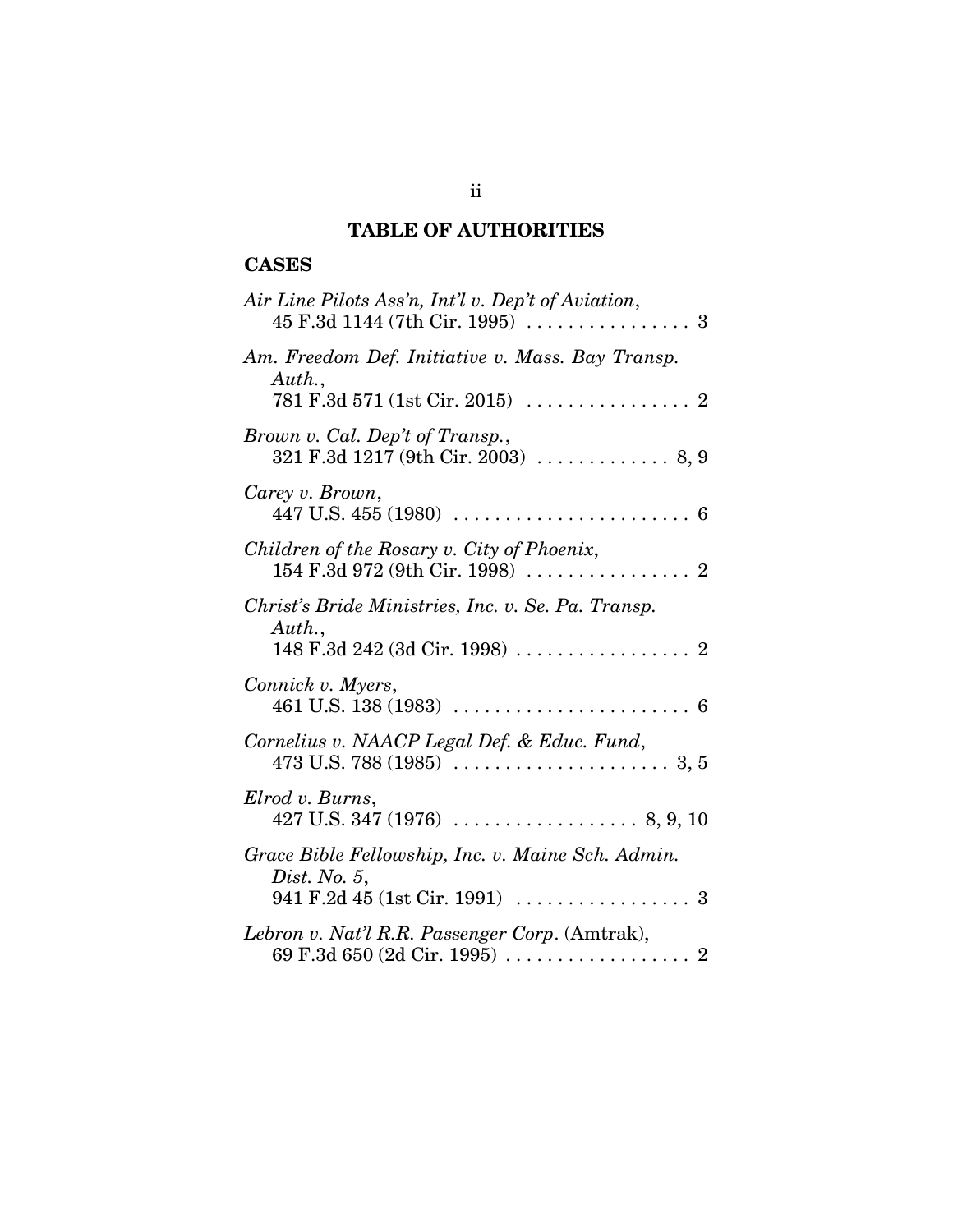| Lebron v. Wash. Metro. Area Transit Auth.,                                                                                               |  |
|------------------------------------------------------------------------------------------------------------------------------------------|--|
| Lehman v. City of Shaker Heights,                                                                                                        |  |
| NAACP v. Claiborne Hardware Co.,                                                                                                         |  |
| N.Y. Magazine v. Metro. Transp. Auth.,<br>136 F.3d 123 (2d Cir. 1998) $\ldots$ 1, 2, 4, 9                                                |  |
| N.Y. Times v. Sullivan,                                                                                                                  |  |
| Planned Parenthood Ass'n / Chicago Area v. Chicago<br>Transit Auth.,                                                                     |  |
| Ridley v. Mass. Bay Transp. Auth.,<br>$390 \text{ F}.3d \text{ 65} \text{ (1st Cir. } 2004) \dots \dots \dots \dots \dots \dots \dots 2$ |  |
| Seattle Mideast Awareness Campaign v. King Cnty.,                                                                                        |  |
| United Food & Commercial Workers Union, Local<br>1099 v. Sw. Ohio Reg'l Transit Auth.,<br>$163$ F.3d 341 (6th Cir. 1998)  2, 3, 4        |  |
| <b>CONSTITUTION</b>                                                                                                                      |  |
| U.S. Const. amend. I  passim                                                                                                             |  |

iii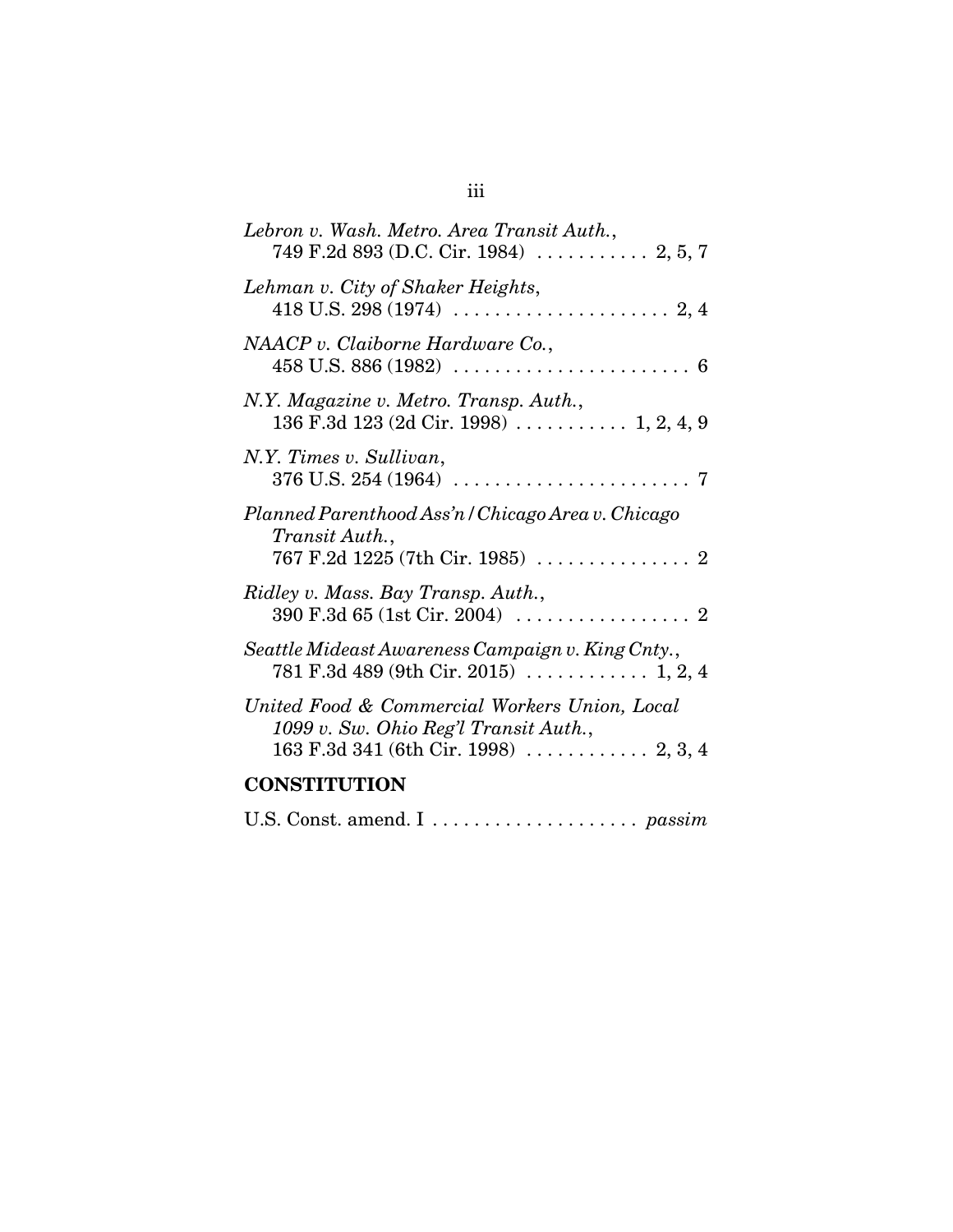#### **ARGUMENT IN REPLY**

#### **I. The Circuit Split on the Forum Question Is Real.**

The County's assertion that "AFDI has failed to demonstrate a split in the circuit courts on [the forum] issue," Resp. Br. 2, is incorrect.

The very case that resolved the forum question in favor of the County demonstrates Petitioners' point.<sup>1</sup> In *Seattle Mideast Awareness Campaign v. King County*, 781 F.3d 489, 498-99 (9th Cir. 2015), a *divided* panel held that the County's bus advertising space was a limited public forum even where the transit authority accepted controversial political and public-issue ads. In doing so, the majority stated, "We recognize that other courts have held that similar transit advertising programs constitute designated public forums," acknowledging that these circuit courts have "concluded that if the government opens a forum and is willing to accept political speech, it has necessarily signaled an intent to create a designated public forum."<sup>2</sup> *Id. at* 498-99 (citing *N.Y. Magazine v. Metro.*

<sup>&</sup>lt;sup>1</sup> The County seeks to avoid the clear circuit conflict by incorrectly recasting the issue and claiming that there is "no 'all or nothing' conflict cases." Resp. Br. at 19-21, 24.

<sup>&</sup>lt;sup>2</sup> The dissenting judge would have held that the County created a designated public forum. In her dissent, Circuit Judge Christen stated, in relevant part, "The operative inquiry in this case is not, as the majority suggests, whether Metro's policy makes its buses generally available to all advertisements, but rather whether it makes its buses generally available to noncommercial, political advertisements. . . . The majority's holding impermissibly allows the County to create a designated public forum for purposes of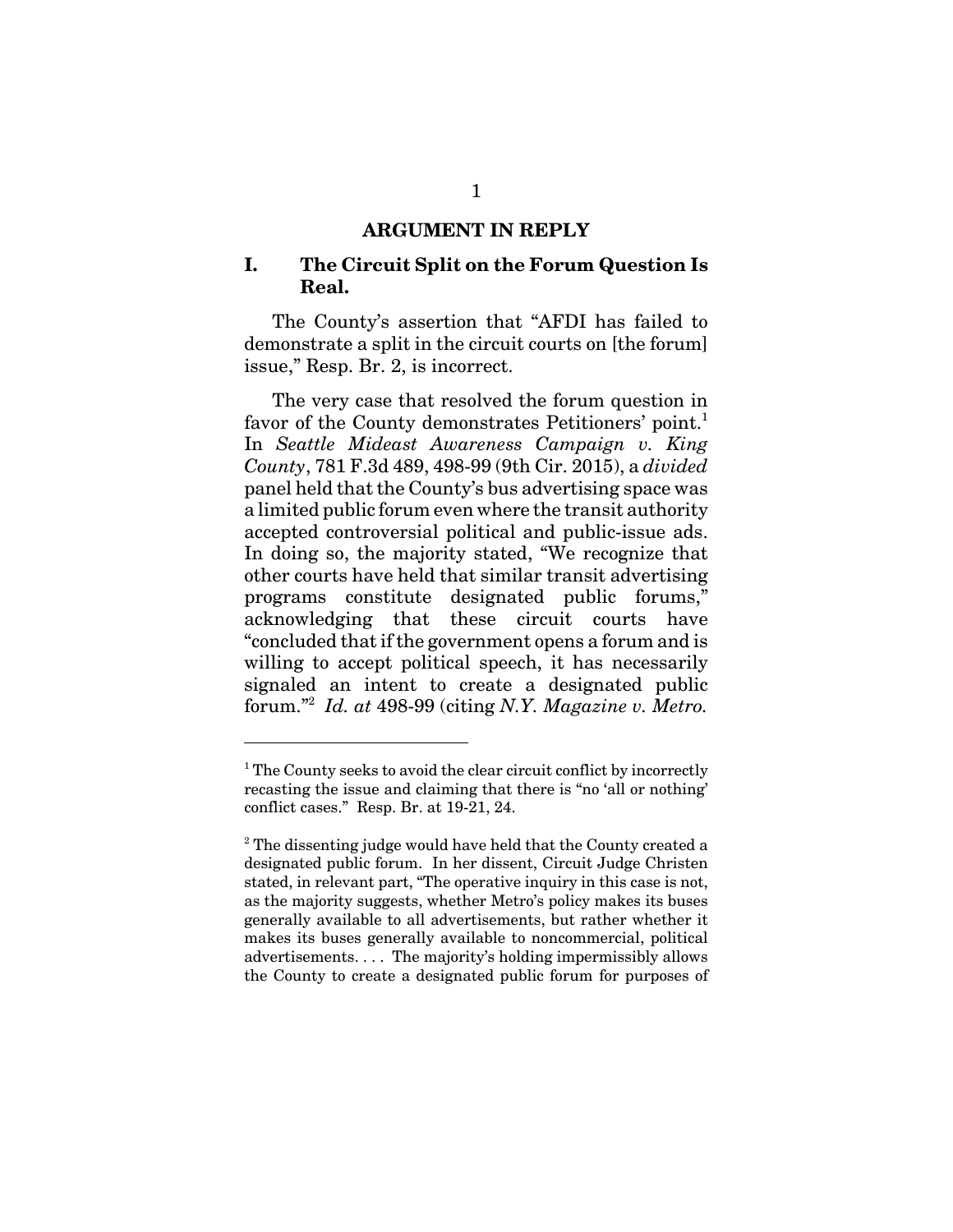*Transp. Auth.*, 136 F.3d 123, 130 (2d Cir. 1998) and *Lebron v. Wash. Metro. Area Transit Auth.*, 749 F.2d 893, 896 (D.C. Cir. 1984)); *see also Am. Freedom Def. Initiative v. Mass. Bay Transp. Auth.*, 781 F.3d 571, 591-92 (1st Cir. 2015) (Stahl, J., dissenting) ("I am in disagreement with the *Ridley* [*v. Massachusetts Bay Transportation Authority*, 390 F.3d 65 (1st Cir. 2004)] decision, and would have held that the MBTA, by opening its advertising facilities to all forms of public discourse, created a designated public forum akin to the fora discussed in *United Food*, *Christ's Bride*, *New York Magazine*, and *Planned Parenthood Association/Chicago Area*, and distinguishable from the virtually commercial-only fora addressed in *Lehman*, *Children of the Rosary*, and *Lebron v. Amtrak*."). In short, there is nothing "illusory" about this conflict.

And contrary to the County's position, a court does not end its forum inquiry by simply accepting the government's self-serving statement, crafted no doubt by its lawyers, that it does not "intend" to create a public forum. *See* Resp. Br. 17-18. As the Sixth Circuit correctly noted in *United Food & Commercial Workers Union, Local 1099 v. Southwest Ohio Regional Transit Authority*, 163 F.3d 341 (6th Cir. 1998):

Were we to hold otherwise, the government could circumvent what in practice amounts to open access simply by declaring its "intent" to

selling ad space, and then engage in discretionary, content-driven evaluation of speech on an *ad hoc* basis by invoking its infinitely amorphous 'civility clauses.'" *Seattle Mideast Awareness Campaign*, 781 F.3d at 504-05 (Christen, J., dissenting).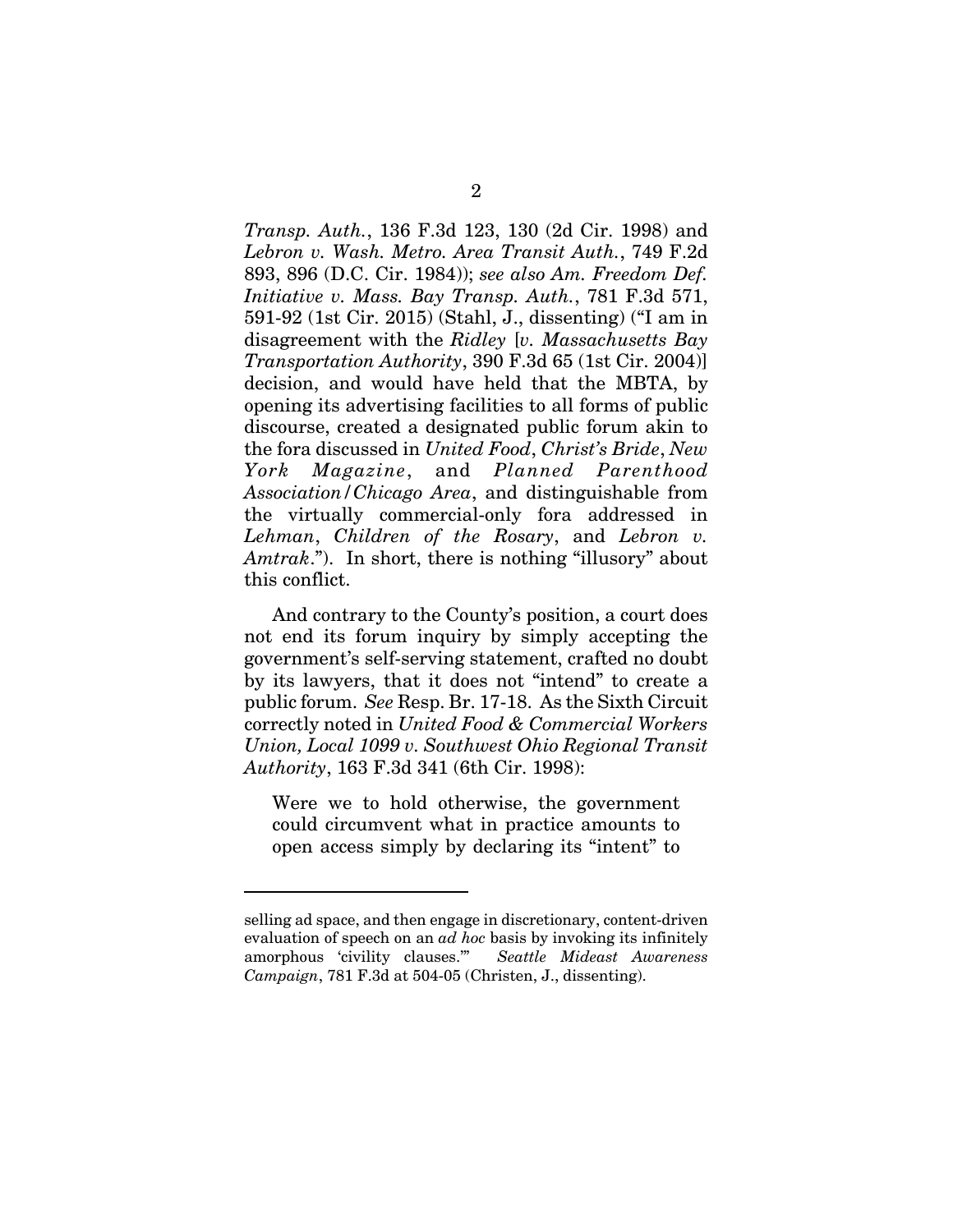designate its property a nonpublic forum in order to enable itself to suppress disfavored speech. We therefore must closely examine whether in practice [the government agency] has consistently enforced its written policy in order to satisfy ourselves that [the agency's] stated policy represents its actual policy.

*Id*. at 353; *see also Air Line Pilots Ass'n, Int'l v. Dep't of Aviation,* 45 F.3d 1144, 1153 (7th Cir. 1995) ("The government's stated policy, without more, is not dispositive with respect to the government's intent in a given forum.").

Consequently, as this Court stated, a reviewing court must "look[] to the policy *and* practice of the government," as well as "the nature of the property and its compatibility with expressive activity" to resolve the forum question. *Cornelius v. NAACP Legal Def. & Educ. Fund*, 473 U.S. 788, 802 (1985) (emphasis added).

Indeed, when conducting a forum analysis, "actual practice speaks louder than words." *Grace Bible Fellowship, Inc. v. Maine Sch. Admin. Dist. No. 5,* 941 F.2d 45, 47 (1st Cir. 1991). Thus, a forum analysis "involve[s] a *careful scrutiny* of whether the government-imposed restriction on access to public property is truly part of the process of *limiting a nonpublic forum to activities compatible with the intended purpose of the property*." *United Food & Commercial Workers Union, Local 1099*, 163 F.3d at 351-52 (internal quotations and citation omitted) (emphasis added). Here, the County cannot seriously argue that its transit advertising space—property that the County *purposefully* designates for advertising (*i.e.*,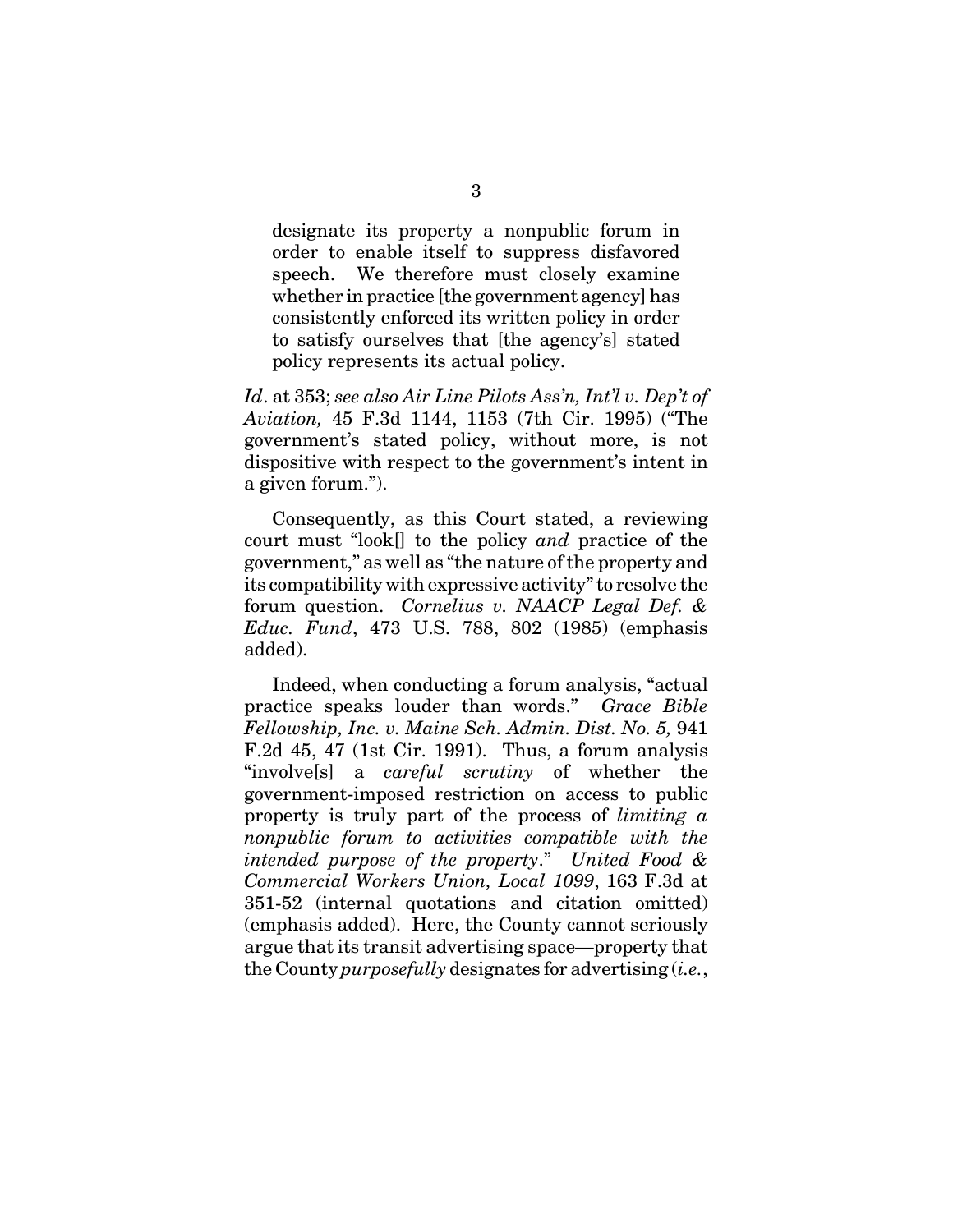expressive activity)—is incompatible with the very activity for which it is used.

The County further contends that "[a] real conflict would arise only if AFDI pointed to a case where the inclusion of political or public interest speech in a nonpublic forum automatically converted that forum into a designated forum regardless of government intent, but no such case exists." Resp. Br. 25. This contention is wrong for several reasons. First, it presumes the conclusion by claiming that the forum is nonpublic at its inception even though the government's *policy* and *practice* permits controversial political and public issue speech. Second, it improperly favors the government's self-serving statement of "intent" over the more important factors of "practice" and "compatibility" of the forum for the speech at issue. And finally, but most important, it ignores what the cases actually say about the issue. *See, e.g.*, *Seattle Mideast Awareness Campaign*, 781 F.3d at 498-99 (acknowledging the circuit conflict); *N.Y. Magazine*, 136 F.3d at 130 (2d Cir. 1998) (holding that the transit authority's advertising space was a public forum and concluding that "[a]llowing political speech . . . evidences a general intent to open a space for discourse, and a deliberate acceptance of the possibility of clashes of opinion and controversy that the Court in *Lehman* recognized as inconsistent with sound commercial practice"); *United Food & Commercial Workers Union, Local 1099*, 163 F.3d at 355 ("Acceptance of political and public-issue advertisements, which by their very nature generate conflict, signals a willingness on the part of the government to open the property to controversial speech, which the Court in *Lehman* recognized as inconsistent with operating the property solely as a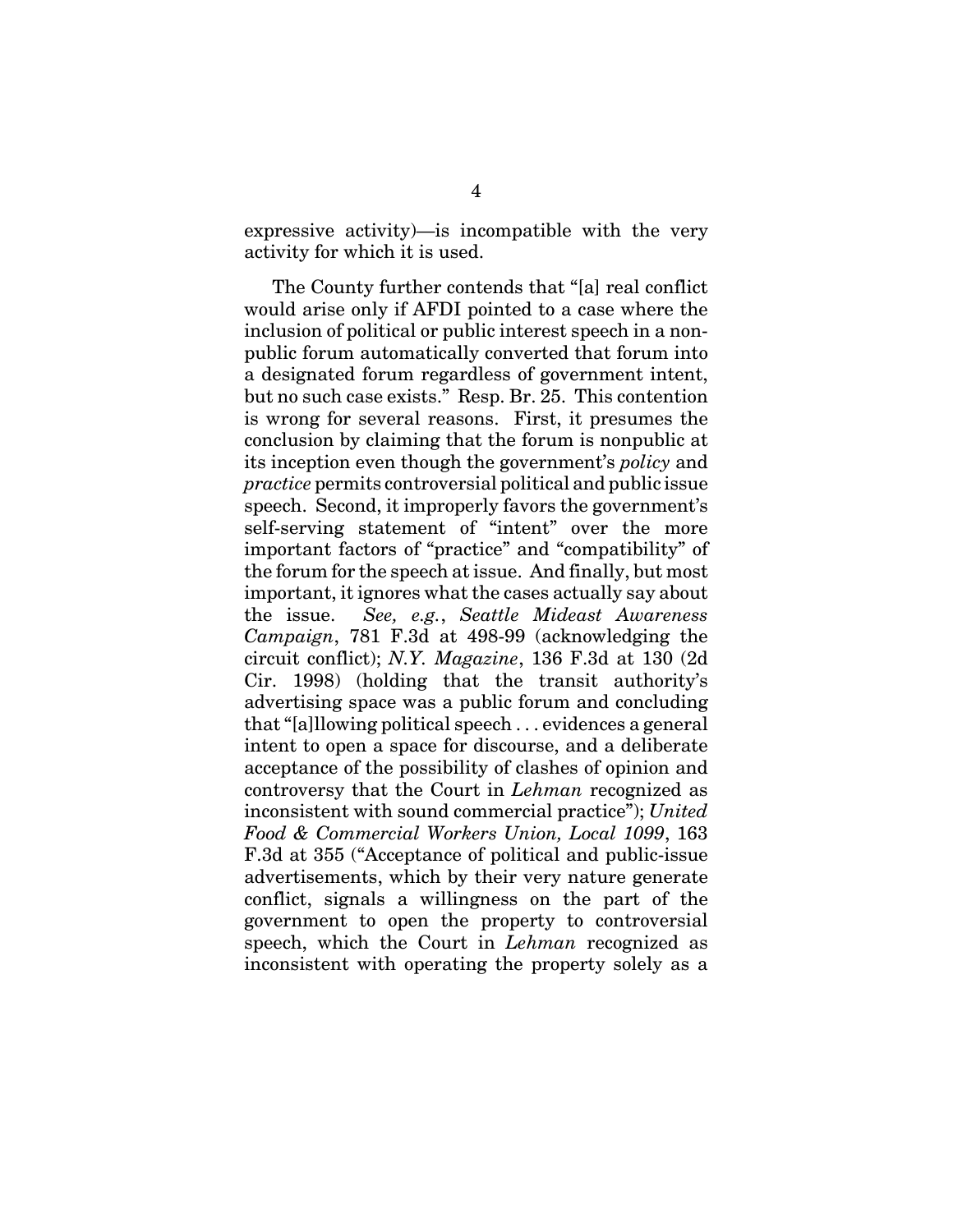commercial venture."); *Lebron*, 749 F.2d at 896 ("There is no doubt that the poster at issue here conveys a political message; nor is there a question that WMATA has converted its subway stations into public fora by accepting other political advertising.").

In sum, the Court should grant review to resolve the clear circuit conflict on this important question of First Amendment law.<sup>3</sup>

#### **II. There Are No First Amendment Exceptions for Government Transit Authorities.**

The First Amendment applies here in full force. There is no "government-transit-authority exception" to the First Amendment's restriction on the government's authority to censor speech, as the County suggests. *See* Resp. Br. 27 (arguing that "[a] paid ad on a transit bus simply does not occupy the same pantheon of First Amendment protection as a newspaper article, or a protest in the public square"). And this is particularly true of "speech on public issues," such as Petitioners' ad, which "occupies the

<sup>&</sup>lt;sup>3</sup> The County argues that review should be denied because this case "comes before the Court missing key issues that were decided by the District Court, but omitted from the Ninth Circuit's consideration," claiming that "[e]ven if AFDI prevails on the 'false and misleading' ground, it would win only a remand to the Ninth Circuit to decide the balance of the case." Resp. Br. at 35-36. The obvious problem with this argument is that if Petitioners prevail on the forum question, then all of the content-based restrictions on Petitioners' speech must satisfy strict scrutiny, *Cornelius*, 473 U.S. at 800 (applying strict scrutiny to content-based restrictions in a public forum), a burden that the County cannot sustain. Consequently, the forum question is a controlling question in this case and thus review is most appropriate.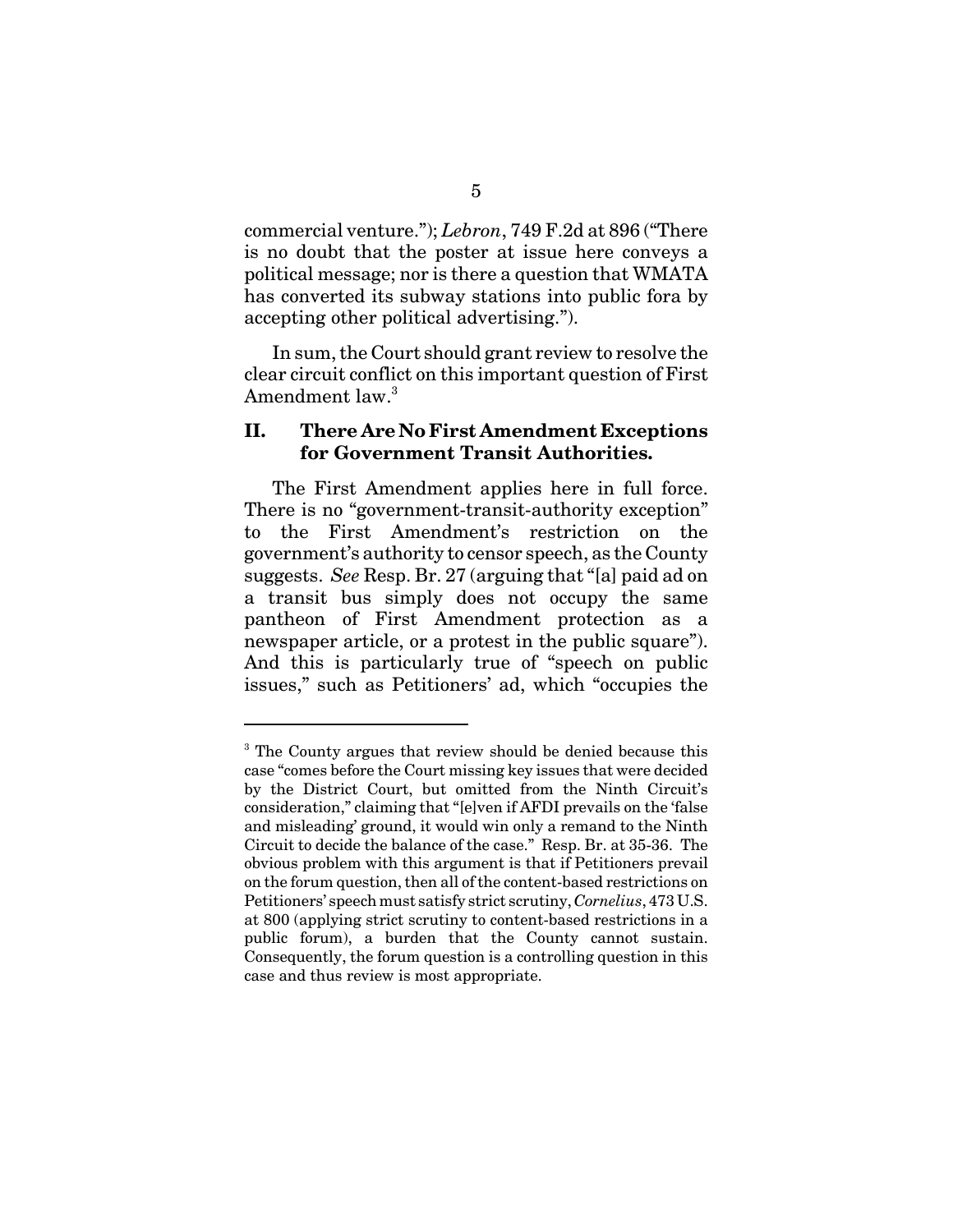'highest rung of the hierarchy of First Amendment values,' and is entitled to special protection." *Connick v. Myers*, 461 U.S. 138, 145 (1983) (quoting *NAACP v. Claiborne Hardware Co.*, 458 U.S. 886, 913 (1982); *Carey v. Brown*, 447 U.S. 455, 467 (1980)).

To begin, the ad at issue is not a commercial advertisement. Petitioners are making a political point through their ad. They are not acting as a mouthpiece for the government. That is, this is not a "Rewards for Justice Program" ad. In short, the County's "falsity" restriction is unconstitutional as applied to Petitioners' public issue speech.<sup>4</sup>

Contrary to the County's suggestion, *see* Resp. Br. 27, the cases establishing this important First Amendment principle do not limit its application to

<sup>4</sup> Moreover, as noted in the petition, there is nothing *materially* false about Petitioners' ad in the first instance. Pet. 22-23. Also, in its response, the County complains about Petitioners' citation "to the FBI's website for an 'official listing of the world's most wanted global terrorists,'" incorrectly claiming that "[t]he FBI's list is not contained in the record below, nor is there a record on how this appeared when Metro reviewed AFDI's ad; its relevance is not apparent." Resp. Br. 10 n.5. First, the FBI's listing of the most wanted global terrorists as it appeared at or near the time when the County reviewed Petitioners' ad *is* contained in the record below. In fact, Petitioners even went to the trouble of printing the website pages and including them in the record. *See* 9th Cir. ER 130-75. And second, this information is relevant for several reasons. It shows that the vast majority of the most wanted global terrorists are jihadis—that is, persons who commit terrorist acts in the name of Islam. And it shows the FBI's involvement in the Rewards for Justice Program, including the fact that the FBI is offering the rewards on its website—facts the County claims were false. *See also* Pet. 22-23.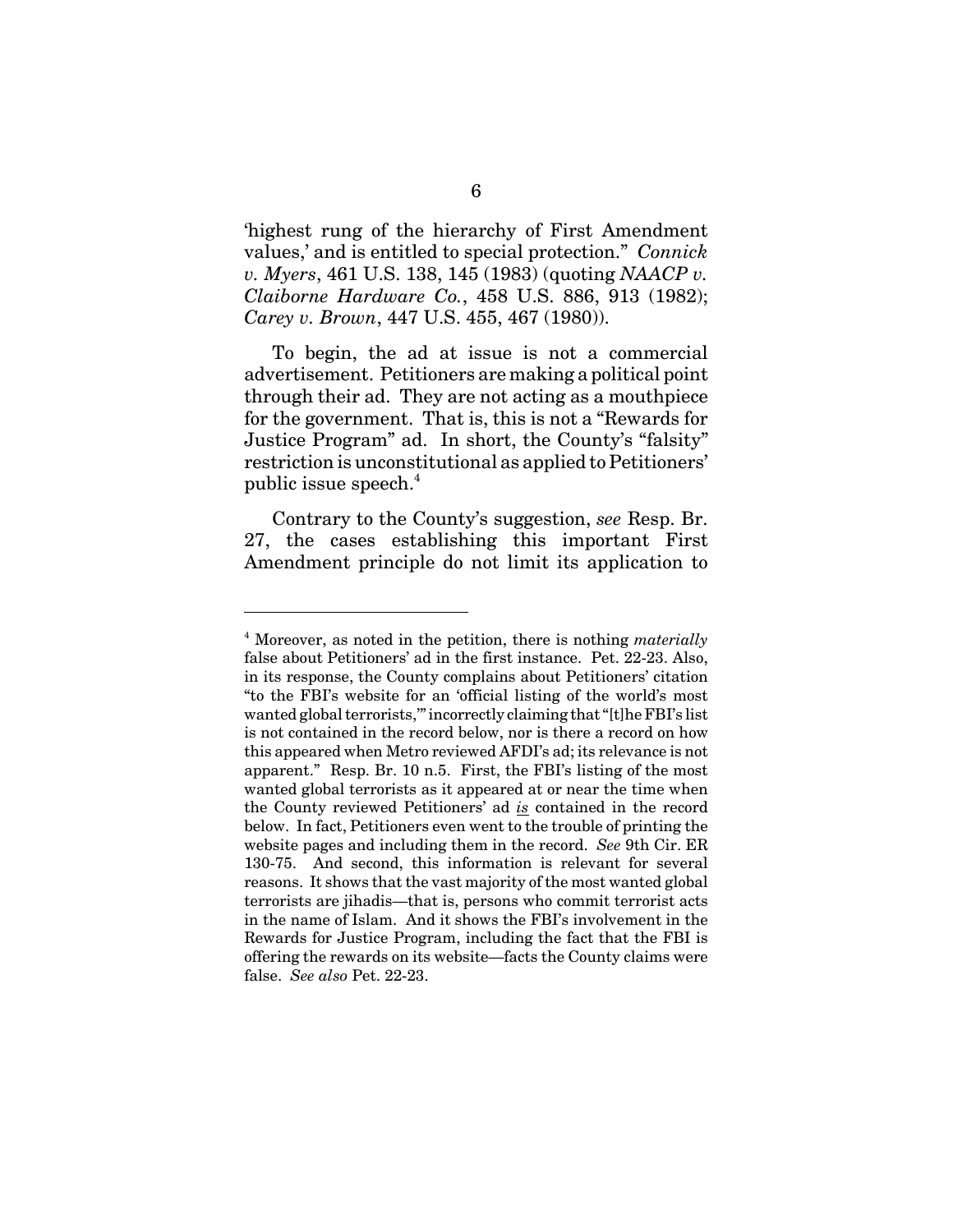only "newspaper article[s], or . . . protest[s] in the public square," nor do they exclude "a paid ad on a transit bus system." This principle applies to all speech protected by the First Amendment, *including* the "paid ad" at issue here. As stated by Circuit Judge Bork in *Lebron v. Washington Metropolitan Area Transit Authority*—a case involving the D.C. transit authority's restriction on a paid ad that the challenger wanted to display on the transit bus system—"[A] prior administrative restraint of distinctively political messages on the basis of their alleged deceptiveness is unheard-of—and deservedly so." *Lebron*, 749 F.2d at 898-99 (Bork, J.). And the very case the County cites (*i.e.*, *New York Times*) to support its claim that generally applicable First Amendment principles should not apply here,<sup>5</sup> refutes the claim. As noted by this Court in *New York Times v. Sullivan*, when applying First Amendment principles, "[t]he test is not the form in which state power has been applied but, whatever the form, whether such power has in fact been exercised." *N.Y. Times v. Sullivan*, 376 U.S. 254, 265 (1964); *see id*. at 271 (applying the principle in a case involving the standard for asserting a defamation claim on behalf of a public figure). Indeed, *New York Times* involved the application of First Amendment principles to a *paid advertisement* that was carried by the newspaper. *Id*. at 256.

<sup>&</sup>lt;sup>5</sup> Resp. Br. 26 ("Because resolution depends on the nature of the forum, AFDI's repeated citation to general First Amendment case law sheds little light on resolution of this case. The First Amendment issues raised by AFDI are not in the *New York Times v. Sullivan*, 376 U.S. 254, 285 (1964) category.").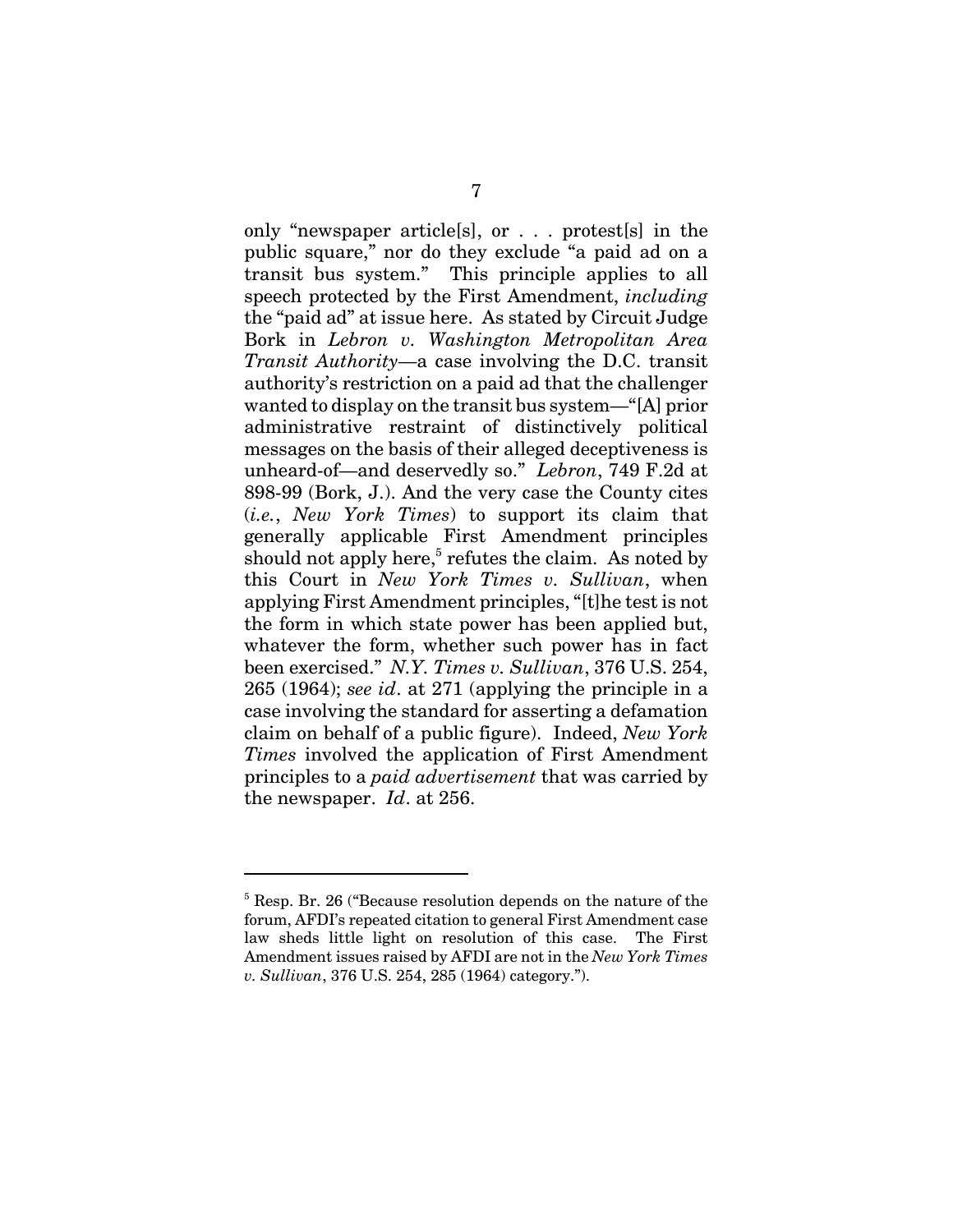In the final analysis, it would be a significant departure from this Court's precedent to exempt government transit authorities from certain proscriptions of the First Amendment as the County suggests.

#### **III. The County Is Mistaken; the Loss of First Amendment Freedoms** *Is* **Irreparable Harm as a Matter of Well-Established Law.**

The County seeks to dismiss the well-established principle of law that "[t]he loss of First Amendment freedoms, for even minimal periods of time, unquestionably constitutes irreparable injury," *Elrod v. Burns*, 427 U.S. 347, 373 (1976), by claiming that Petitioners "*fail*[*ed*] *to disclose* that only a three-justice plurality joined this statement." Resp. Br. at 32. This assertion is patently erroneous. A simple Westlaw or Lexis search reveals far too many cases to cite here that have relied upon and cited this fundamental principle of First Amendment jurisprudence in the context of a preliminary injunction analysis. The County's attempt to distinguish the numerous cases cited by Petitioners (Pet. 25-26) demonstrating the widespread application of this legal principle is unavailing. *See* Resp. Br. 32-33.

The County nonetheless seeks to distinguish these cases by concluding that this principle of law is inapplicable in "the unique context of a nonpublic forum." Resp. Br. 33. The County is mistaken.

In fact, the Ninth Circuit itself has applied this legal principle in the "unique context of a nonpublic forum." In *Brown v. California Department of Transportation*, 321 F.3d 1217, 1222-23 (9th Cir. 2003),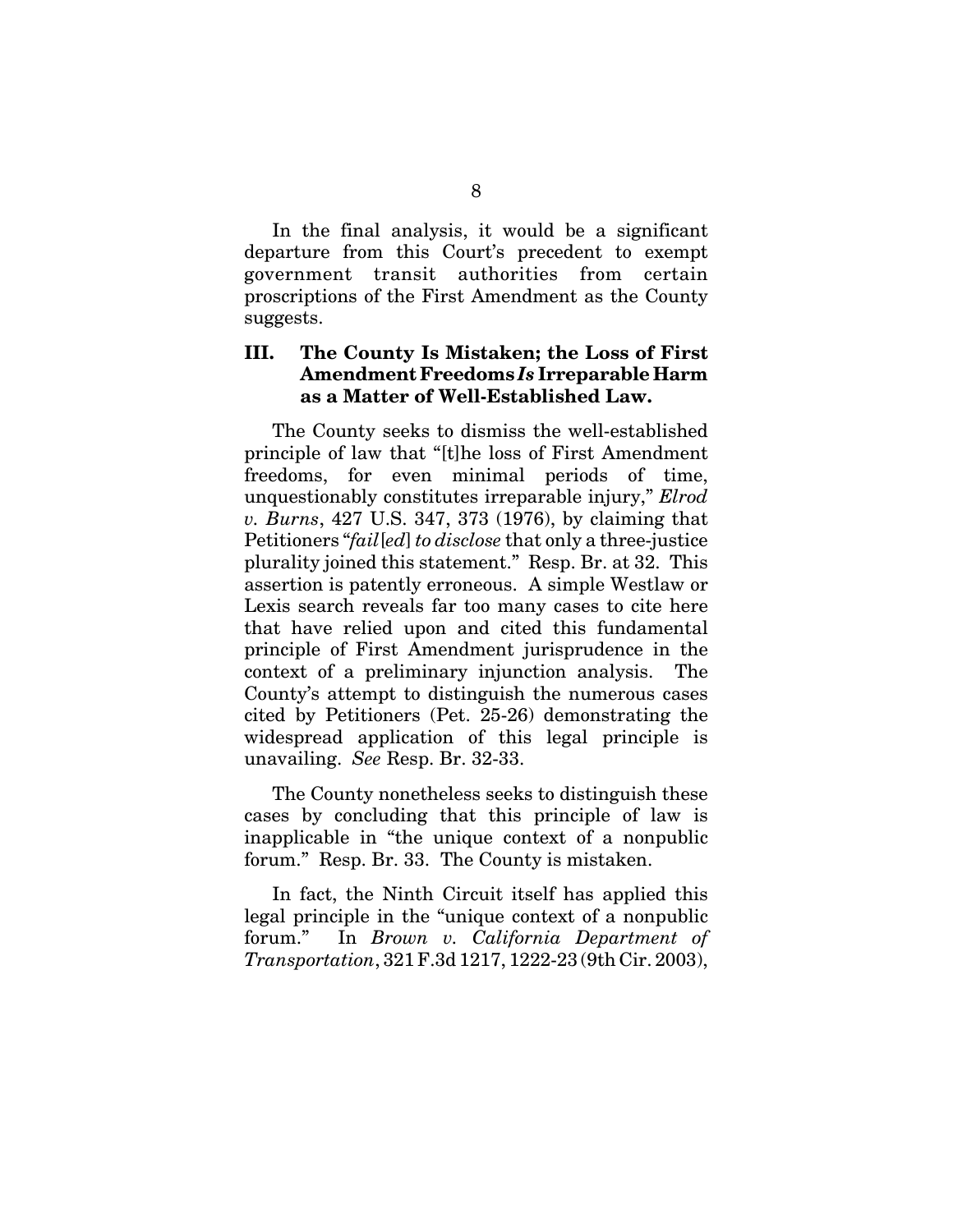the Ninth Circuit preliminarily enjoined the enforcement of the Department of Transportation's policy of permitting the display of American flags, but prohibiting the display of all other banners and signs on highway overpass fences, a nonpublic forum.

In assessing the irreparable injury prong of the preliminary injunction analysis, the court stated:

To establish irreparable injury in the First Amendment context, [the plaintiffs] need only demonstrate the existence of a colorable First Amendment claim. . . . [The plaintiffs] have not only stated a colorable First Amendment claim, but one that is likely to prevail; they have thus established the potential for irreparable injury.

Id. at 1225 (internal quotations and citation omitted).

The court further held that "the delay involved in obtaining advertising space deals the same blow as does the permit requirement. 'The loss of First Amendment freedoms, for even minimal periods of time, unquestionably constitutes irreparable injury.'" *Brown*, 321 F.3d at 1226 (quoting *Elrod*, 427 U.S. at 373).

Indeed, there is no dispute that this principle applies when conducting a preliminary injunction analysis in the context of a case in which a government transit authority rejects a paid ad, the very context presented here. *See, e.g., N.Y. Magazine*, 136 F.3d at 127 ("As the district court correctly found that the facts presented constitute a violation of New York Magazine's First Amendment freedoms, New York Magazine established *a fortiori* both irreparable injury